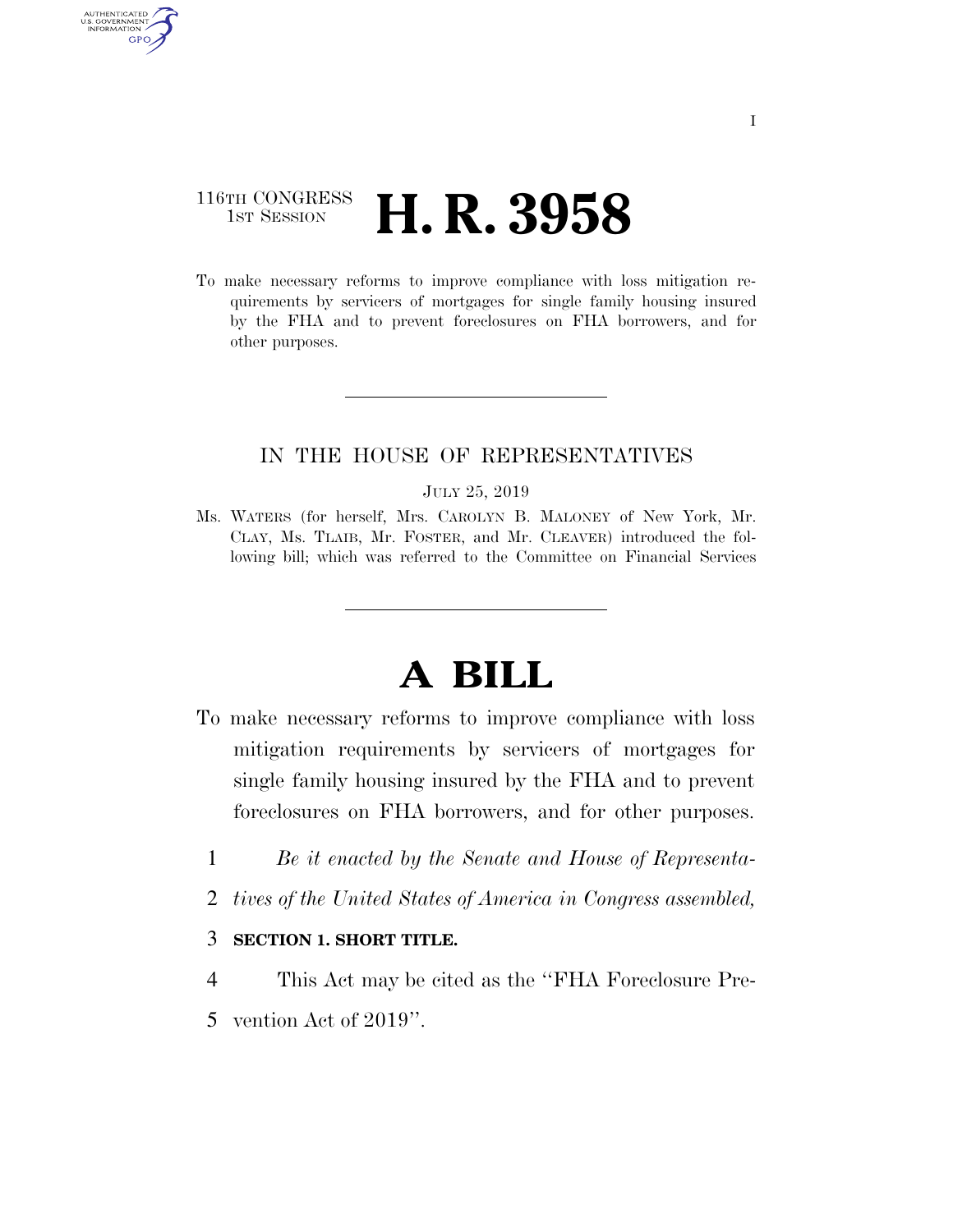#### **SEC. 2. DOCUMENTATION OF LOSS MITIGATION EFFORTS.**

 $\mathfrak{D}$ 

 Subsection (a) of section 204 of the National Hous-3 ing Act (12 U.S.C. 1710(a)) is amended by adding at the end the following new paragraph:

5 "(10) DOCUMENTATION OF LOSS MITIGATION EFFORTS.—Notwithstanding any other provision of this title, the Secretary may not pay insurance bene- fits to any mortgagee of a single family mortgage in- sured under this Act unless the mortgagee or other servicer for the mortgage has provided documenta- tion to the Secretary that is sufficient to dem- onstrate compliance with any requirements of the Secretary applicable to such mortgage relating to loss mitigation. This paragraph may not be con- strued to limit the authority of the Secretary to im-pose civil monetary penalties.''.

#### **SEC. 3. HUD OVERSIGHT OF SERVICERS.**

 Section 533 of the National Housing Act (12 U.S.C. 1735f–11) is amended by adding at the end the following new subsection:

21 "(d) OVERSIGHT OF MORTGAGE SERVICERS.—

 $^{(4)}$ (1) OVERSIGHT.

23 "(A) In GENERAL.—The Secretary shall conduct oversight of servicers of single family mortgages insured under this Act on a regular and ongoing basis and in a manner designed to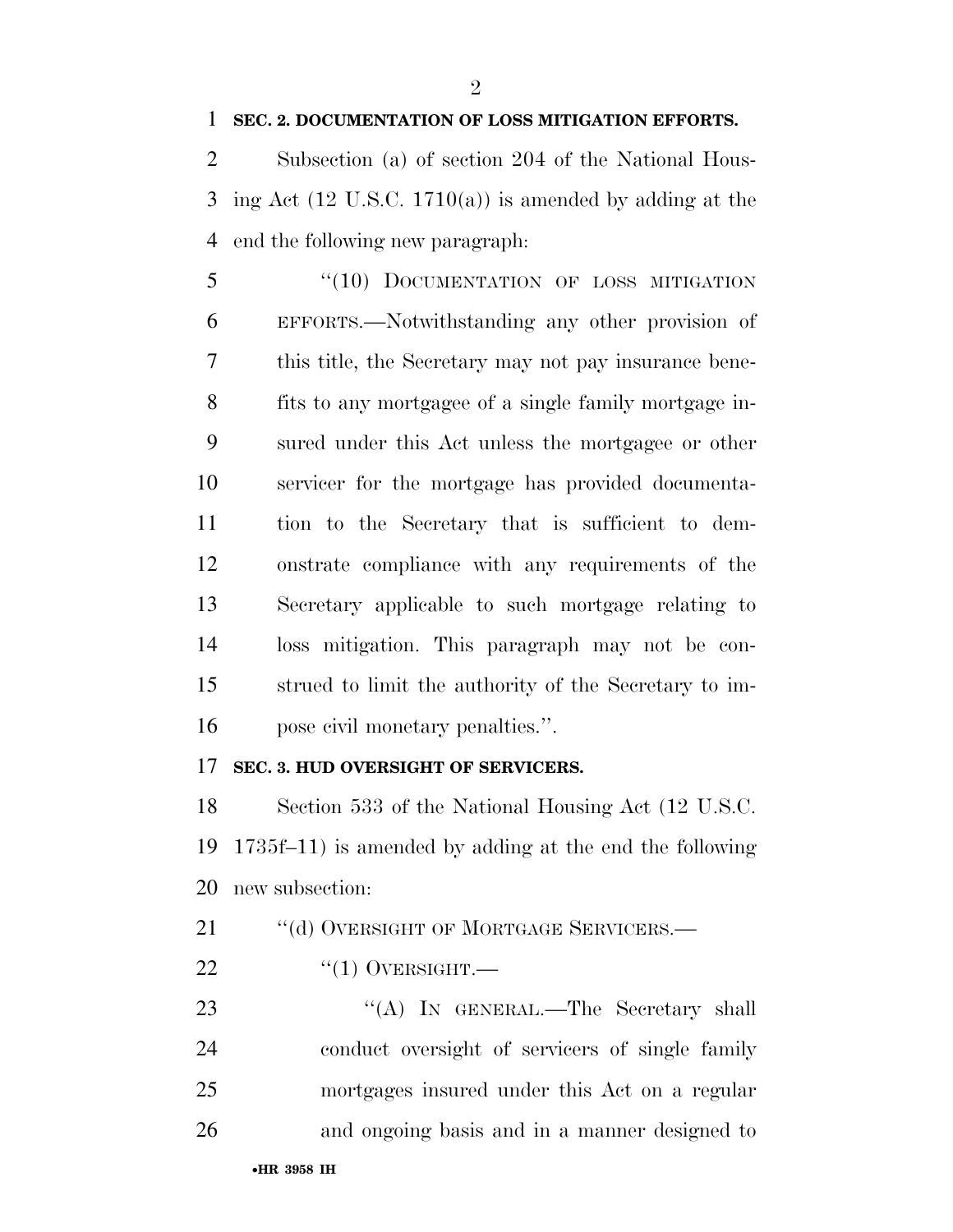ensure that such servicers comply with the re- quirements of this Act and the standards and guidelines established by the Secretary for serv- icing of such mortgages and to identify systemic problems and trends with such compliance.

6 "(B) LOSS MITIGATION REQUIREMENTS. Such oversight shall include oversight designed to ensure that such servicers comply with the requirements under this Act, and the standards and guidelines established by the Secretary, for loss mitigation, and shall include appropriate sampling and review of such servicer compli- ance, including direct information collection through generally accepted means from bor- rowers whose files were sampled, such as sur- veys, focus groups, interview, or other similar measures.

18 ''(2) CORRECTIVE ACTION.—The Secretary shall take such actions as may be necessary to rem- edy failures by servicers of single family mortgages 21 insured under this Act to comply with the require- ments of this Act and the standards and guidelines established by the Secretary for servicing of such mortgages, including ordering non-compliant servi-cers to take corrective actions, including barring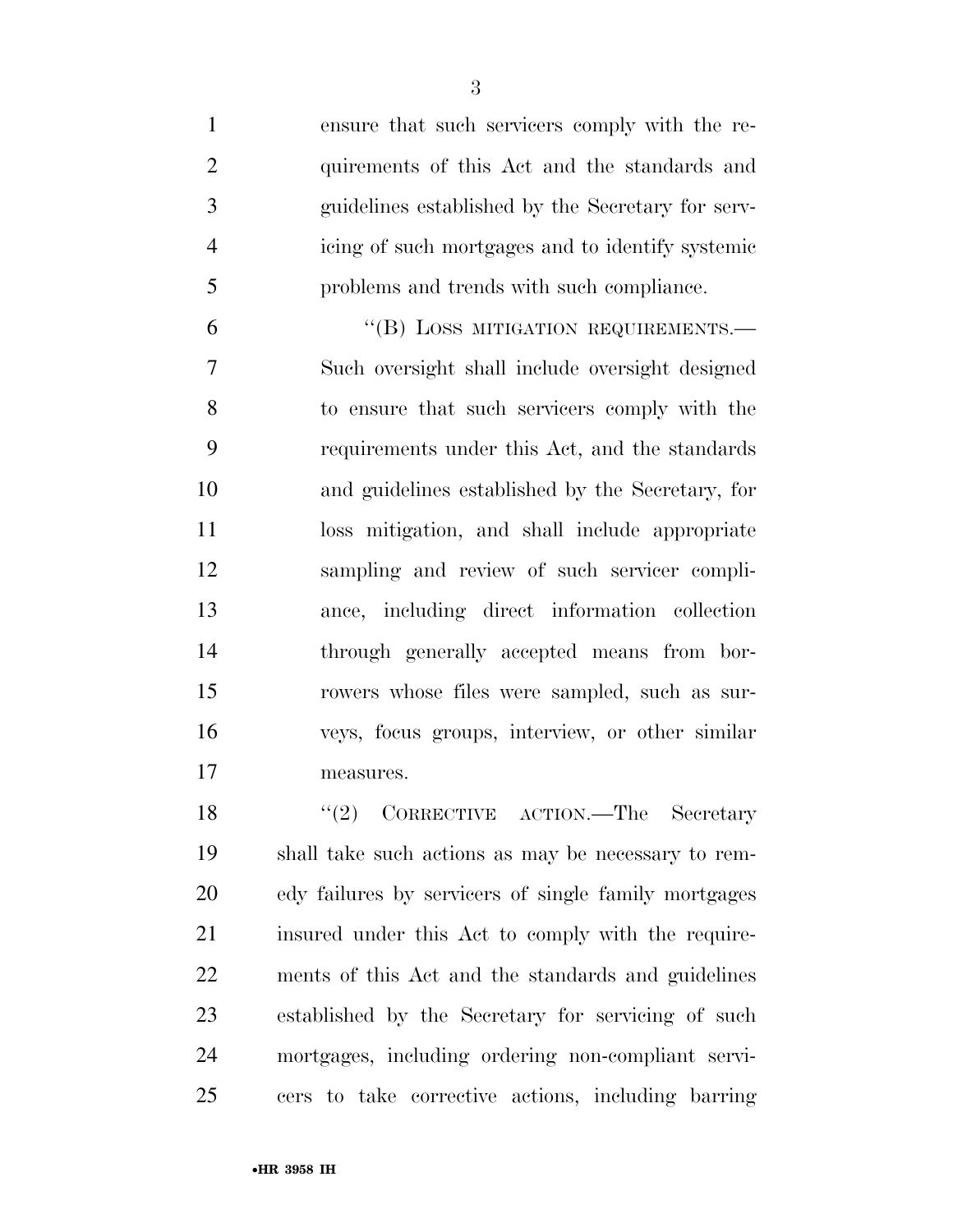foreclosure and cancelling from the borrowers ac- count balance and from any insurance claim any in- terest and other fees that accrued during periods of noncompliance.''.

## **SEC. 4. COMPLAINT PROCEDURE REGARDING LOSS MITI-GATION.**

 Title V of the National Housing Act (12 U.S.C. 1731a et seq.) is amended by adding at the end the fol-lowing new section:

### **''SEC. 543. COMPLAINT PROCEDURE REGARDING LOSS MITIGATION.**

12 "(a) COMPLAINT PROCEDURE FOR BORROWERS.—

 ''(1) FEATURES.—The Secretary shall establish and maintain a procedure for mortgagors under sin- gle family mortgages insured under this Act to reg- ister complaints with the Secretary regarding serv- icing, including loss mitigation actions, which shall include making available to the public a website of the Department, an e-mail address, a phone number, and a mailing address for such purpose. Such proce- dure shall provide an opportunity for servicers to re- spond to such complaints and submit information re-garding complaints.

24 "(2) ATTEMPT TO RESOLVE.—For each com-plaint registered under the procedure established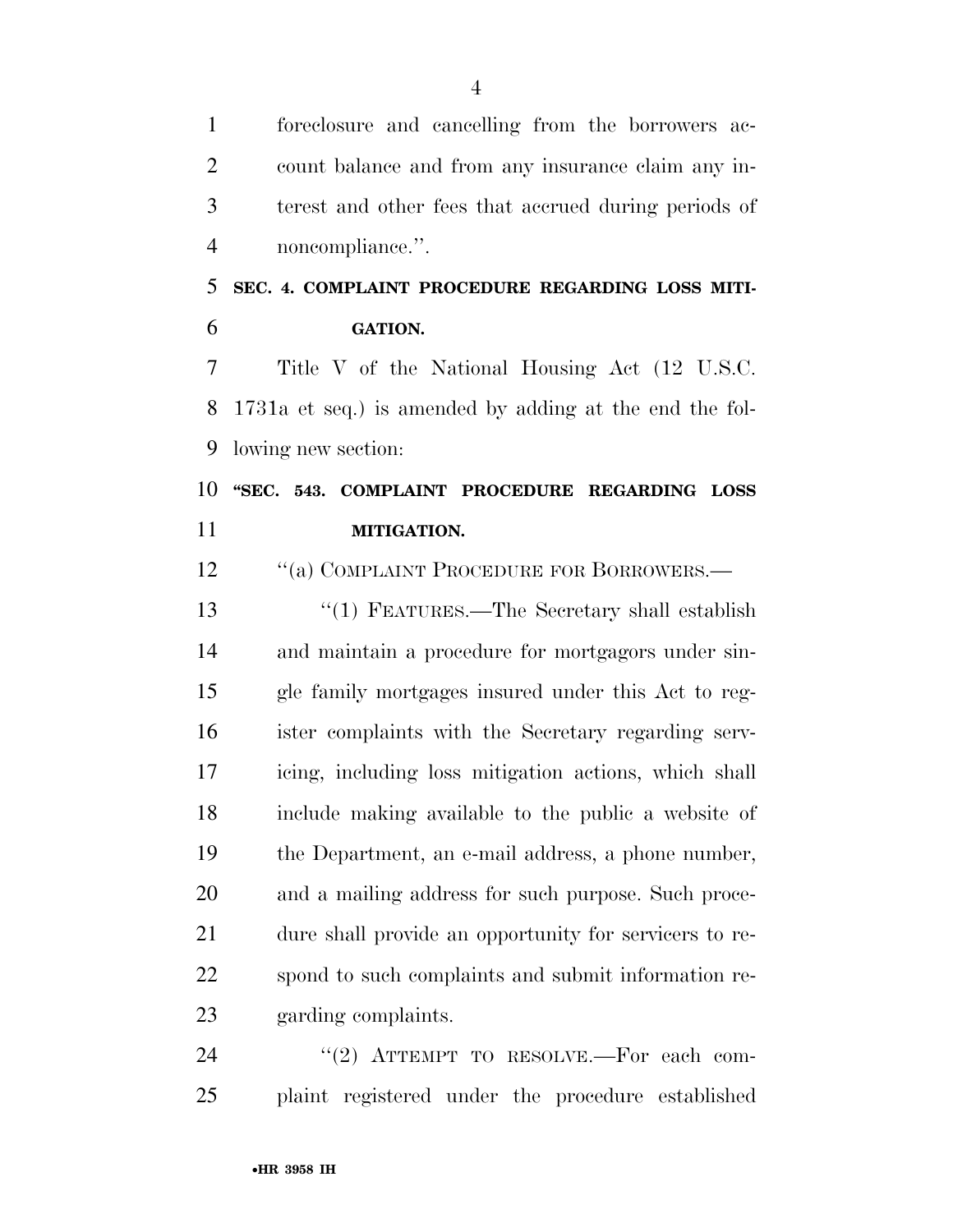pursuant to this subsection, the Secretary shall re- view the complaint and any response by the servicer and shall seek to resolve any dispute between the mortgagor and the servicer and make a determina-tion with regard to complaint.

 ''(3) USE OF INFORMATION.—In making any determinations regarding servicers' compliance with the requirements, standards, and guidelines for serv- icing, including in identifying systemic problems and trends with servicing, the Secretary shall take into consideration information obtained under the com-plaint procedure under this subsection.

13 "(b) NOTIFICATION OF OPPORTUNITY TO APPEAL.— Upon making a determination with respect to a complaint, the Secretary shall notify the complainant of such deter- mination, of the opportunity for the complainant to appeal an adverse determination under the procedure established pursuant to subsection (a), and the requirements for and how to initiate such an appeal.

20 "(c) APPEALS PROCEDURE.—

21 "(1) ESTABLISHMENT.—The Secretary shall provide a procedure for mortgagors to appeal an ad- verse determination by the Secretary regarding a complaint registered under the procedure established pursuant to subsection (a), and, if appropriate, may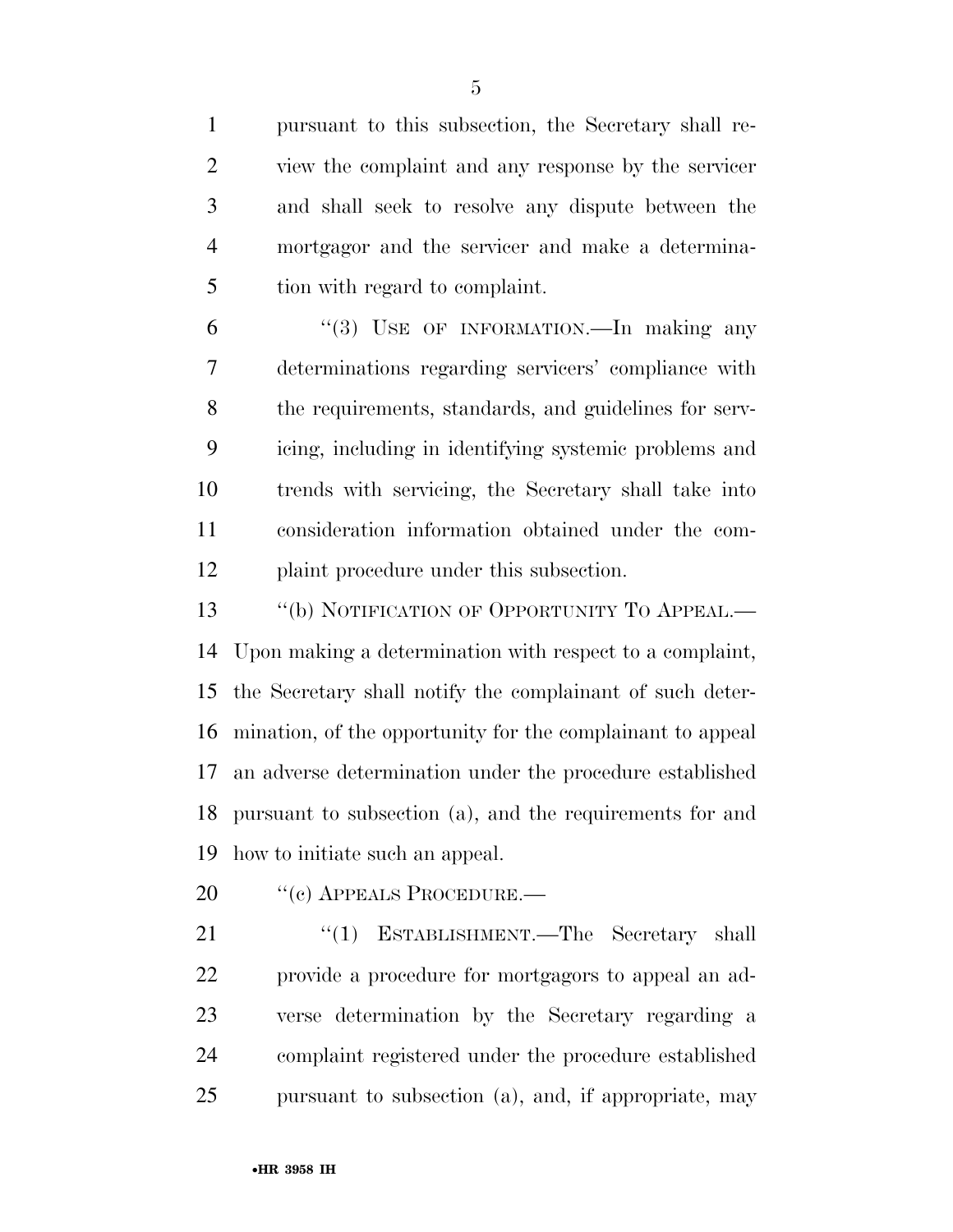1 take action pursuant to section  $533(d)(2)$  pursuant to a decision on such an appeal.

 ''(2) LIMITATION.—The Secretary shall provide that the procedure established pursuant to this sub- section may not provide an appeal for any complaint that was previously appealed under such procedure. ''(d) PROHIBITION ON FORECLOSURE.—The Sec- retary shall prohibit the foreclosure of a mortgage during any period that a complaint or appeal regarding such mortgage is pending under the procedures established pur- suant to this section and during a reasonable period after a complainant is notified of a determination regarding a complaint that provides the complainant an opportunity to appeal such decision.

 ''(e) REPORTING.—The Secretary shall submit a re- port to the Congress annually regarding complaints re- ceived under the procedure maintained pursuant to sub- section (a), which shall specify the number of complaints received, disaggregated by types of complaints, status of complaints, geographic distribution of complaints, and av- erage times for resolution of complaints, shall include rel- evant information submitted by servicers, and shall in- clude any other information that the Secretary considers relevant. Such report shall comply with any applicable pri-vacy protections.''.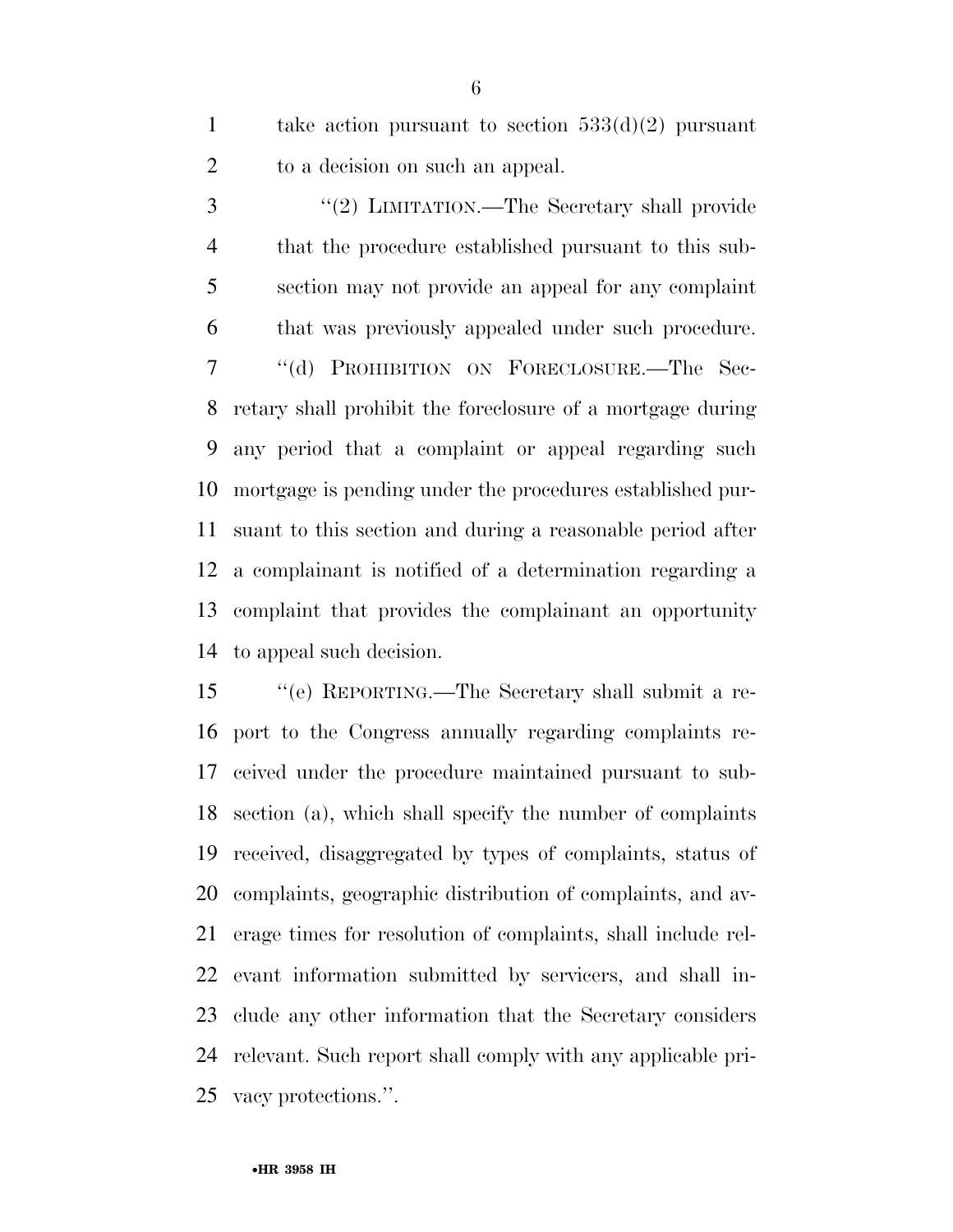| 1              | SEC. 5. NOTICE TO BORROWERS OF LOSS MITIGATION STA-                  |
|----------------|----------------------------------------------------------------------|
| $\overline{2}$ | TUS AND DECISIONS.                                                   |
| 3              | Subsection (a) of section 204 of the National Hous-                  |
| 4              | ing Act $(12 \text{ U.S.C. } 1710(a))$ , as amended by the preceding |
| 5              | provisions of this Act, is further amended by adding at              |
| 6              | the end the following new paragraph.                                 |
| 7              | "(11) NOTICE TO BORROWERS OF LOSS MITIGA-                            |
| 8              | TION STATUS AND DECISIONS.-                                          |
| 9              | "(A) REQUIRED NOTICE.—The Secretary                                  |
| 10             | shall require that before any acceleration of the                    |
| 11             | indebtedness due under a mortgage, the servicer                      |
| 12             | for the mortgage shall provide written notice to                     |
| 13             | the mortgagor that includes—                                         |
| 14             | "(i) a summary explaining how the                                    |
| 15             | servicer applied the loss mitigation option                          |
| 16             | priority analysis established by the Sec-                            |
| 17             | retary, including the loss mitigation review                         |
| 18             | waterfall under section III.A.2.j.iii of the                         |
| 19             | Secretary's Handbook 4000.1 or any suc-                              |
| 20             | cessor provision, and setting forth the ac-                          |
| 21             | tual information entered in applying such                            |
| 22             | analysis;                                                            |
| 23             | "(ii) with respect to any mortgage for                               |
| 24             | which the servicer did not conduct the                               |
| 25             | analysis referred to in clause (i) because                           |
| 26             | the servicer determined that the mortgagor                           |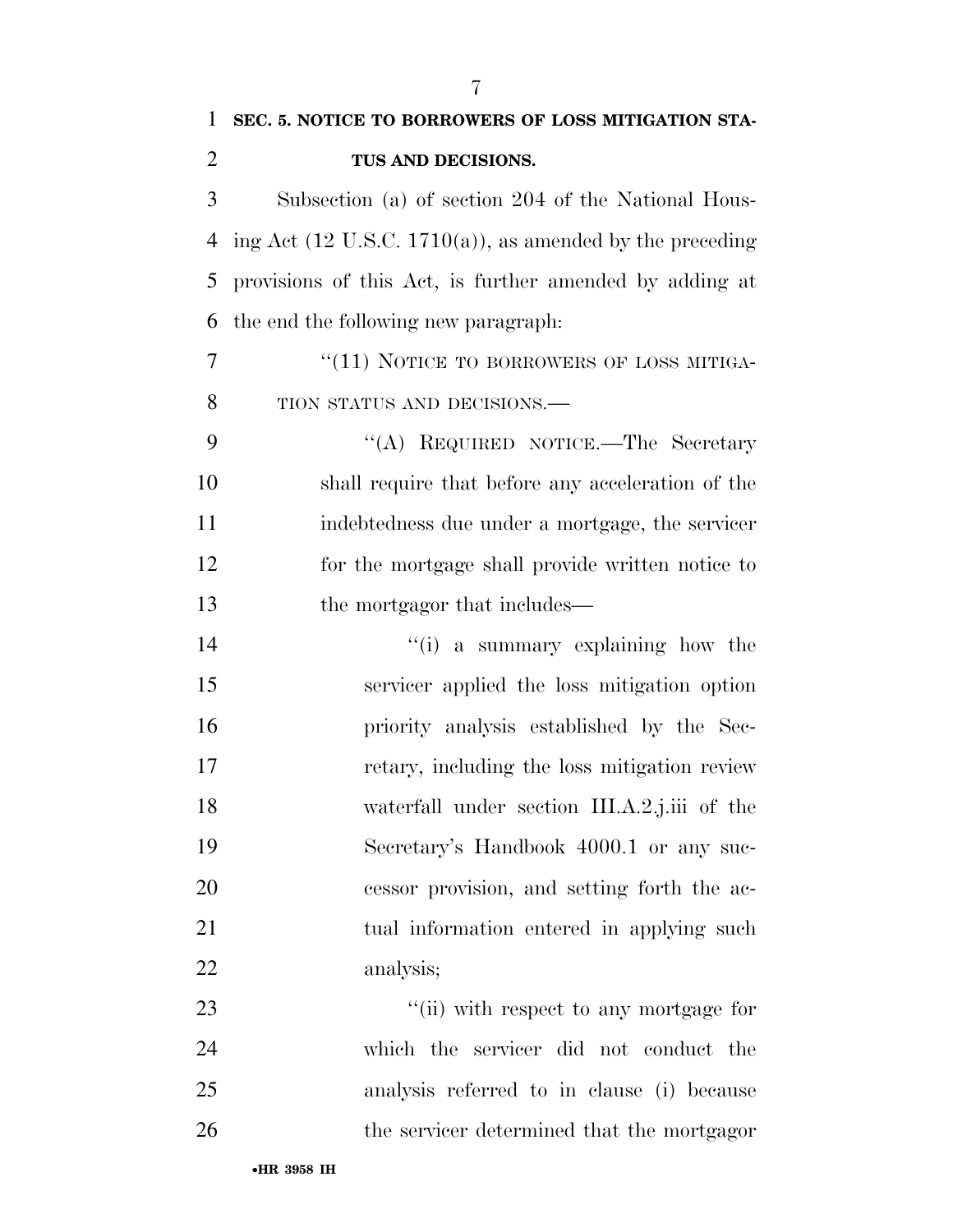| $\mathbf{1}$   | did not express any interest in loss mitiga- |
|----------------|----------------------------------------------|
| $\mathbf{2}$   | tion or provide appropriate documents-       |
| 3              | $``(I)$ a statement of such deter-           |
| $\overline{4}$ | mination;                                    |
| 5              | $\lq\lq$ (II) a description of the actions   |
| 6              | that the servicer took to solicit the        |
| $\overline{7}$ | borrower for loss mitigation review          |
| 8              | and obtain appropriate documents;            |
| 9              | and                                          |
| 10             | "(III) a statement of the dates              |
| 11             | that the servicer took such actions;         |
| 12             | and                                          |
| 13             | "(iii) a statement setting forth the re-     |
| 14             | sults of the servicers' monthly loss mitiga- |
| 15             | tion evaluations for the mortgage required   |
| 16             | under section $203.605(a)$ of the Sec-       |
| 17             | retary's regulations (24 C.F.R.              |
| 18             | $203.605(a)$ or any successor provision;     |
| 19             | "(iv) with respect to any loss mitiga-       |
| 20             | tion action for which the mortgagor was      |
| 21             | determined to be ineligible, an explanation  |
| 22             | of, and documentation showing, why the       |
| 23             | mortgagor was determined to be ineligible;   |
| 24             | $f'(v)$ a statement informing the bor-       |
| 25             | rower that, upon the request of the bor-     |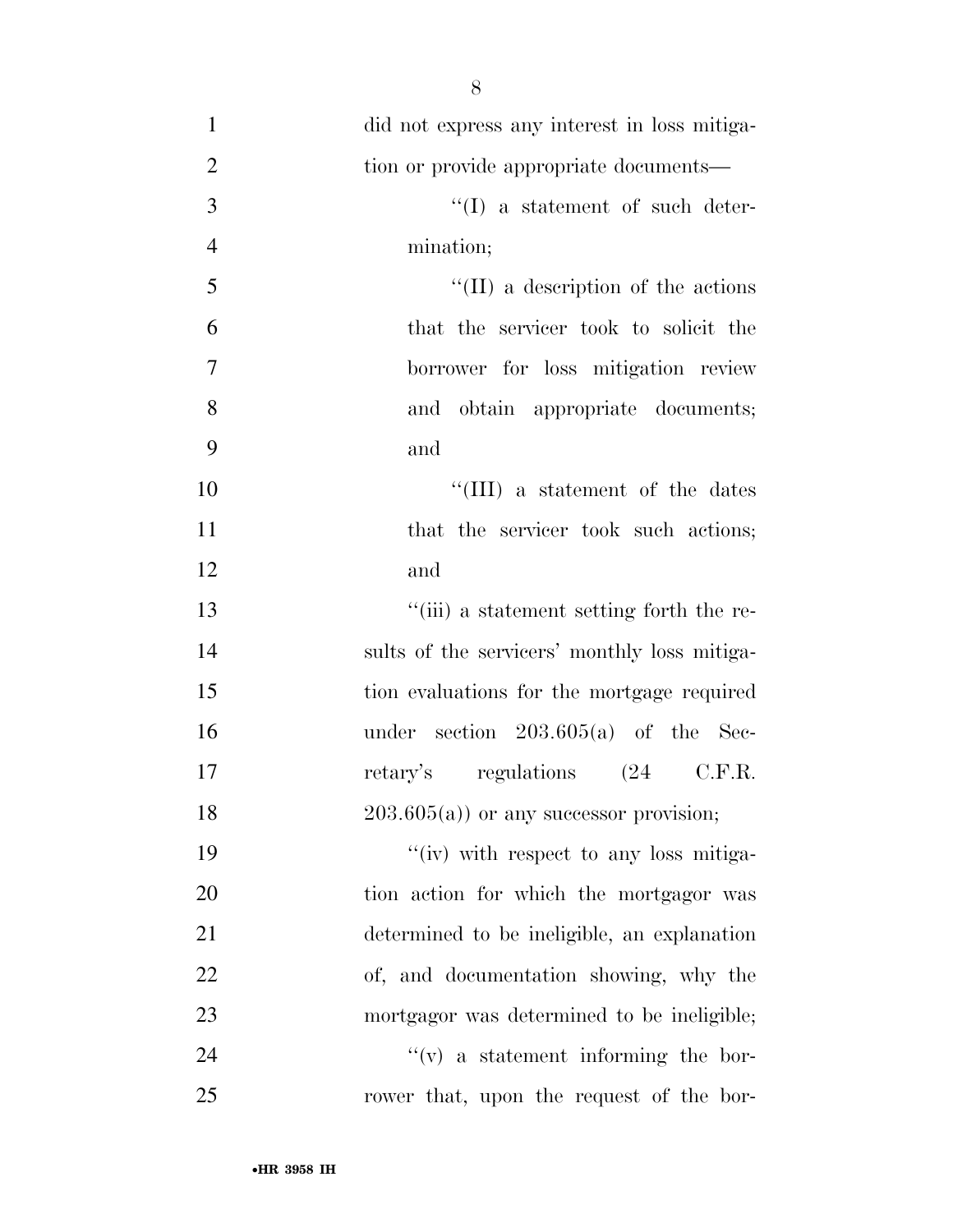| $\mathbf{1}$   | rower, the Secretary will provide the bor-                |
|----------------|-----------------------------------------------------------|
| $\overline{2}$ | rower with all loss mitigation evaluation                 |
| 3              | documentation required by the Secretary                   |
| $\overline{4}$ | with respect to the mortgage, including                   |
| 5              | monthly evaluations referred to in clause                 |
| 6              | $(iii)$ ; and                                             |
| 7              | $\lq\lq$ (vi) information describing the proce-           |
| 8              | dure under section $543(a)$ for registering               |
| 9              | complaints regarding loss mitigation and                  |
| 10             | the procedure under section $543(e)$ for ap-              |
| 11             | pealing a servicer's decisions regarding loss             |
| 12             | mitigation actions.                                       |
| 13             | "(B) REFERENCES.—Such notice<br>shall                     |
| 14             | contain references to the applicable provisions           |
| 15             | of applicable handbook of the Secretary regard-           |
| 16             | ing ongoing loss mitigation reviews and stand-            |
| 17             | ards for such reviews and shall identify how              |
| 18             | such provisions may be accessed on a publicly             |
| 19             | accessible website of the Department.".                   |
| 20             | SEC. 6. RULE OF CONSTRUCTION.                             |
| 21             | Nothing in this Act may be construed to supercede,        |
| 22             | or exempt any person from complying with, any provision   |
| 23             | of the Real Estate Settlement Procedures Act of 1974 (12) |